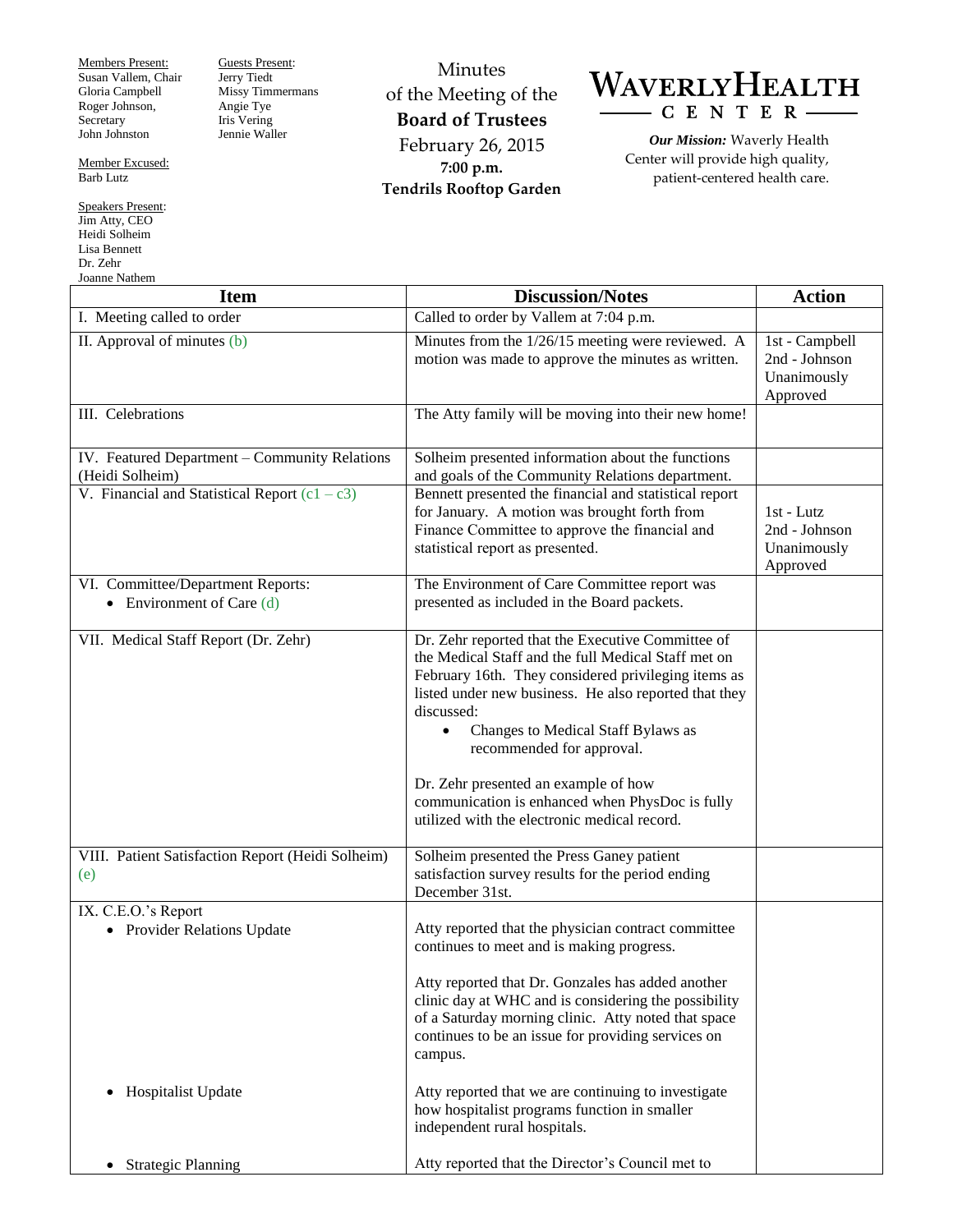|                                                                                                                                                                                                                                   | complete further work on the strategic plan. The<br>process will be opened up for staff input, with the<br>end result being brought back to the Board for<br>consideration.                                                                                                                                                                                                                         |                                                             |
|-----------------------------------------------------------------------------------------------------------------------------------------------------------------------------------------------------------------------------------|-----------------------------------------------------------------------------------------------------------------------------------------------------------------------------------------------------------------------------------------------------------------------------------------------------------------------------------------------------------------------------------------------------|-------------------------------------------------------------|
| X. Old Business                                                                                                                                                                                                                   | None.                                                                                                                                                                                                                                                                                                                                                                                               |                                                             |
| XI. New Business                                                                                                                                                                                                                  |                                                                                                                                                                                                                                                                                                                                                                                                     |                                                             |
| • Nursing Annual Report                                                                                                                                                                                                           | Nathem presented the Nursing Annual Report. A<br>motion was made to accept the report as presented.<br>Nathem reported that a second article regarding our<br>HeartCode study has been accepted for publication.                                                                                                                                                                                    | 1st - Johnston<br>2nd - Campbell<br>Unanimously<br>Approved |
| Amperage Branding Proposal (f1)<br>٠                                                                                                                                                                                              | Solheim presented the Amperage Branding Proposal.<br>This was not budgeted, but the expense will remain<br>within the Community Relations budget allocation.<br>Discussion was held regarding the process and how<br>the results will be used in coordination and support<br>of our strategic plan. A motion was made to approve<br>the consulting agreement as presented at a cost of<br>\$18,700. | 1st - Campbell<br>2nd - Johnston<br>Unanimously<br>Approved |
| Privilege Update:<br>$\bullet$<br>Ahsan Maqsood, MD - Consulting,<br>Cardiology, Covenant                                                                                                                                         | Privileging items were presented as individually<br>listed at left. All files have been reviewed by the<br>Executive Committee of the Medical Staff. The<br>Executive Committee recommends approval. A                                                                                                                                                                                              | 1st - Johnson                                               |
| Provisional Appointment to Medical Staff:<br>" Todd Johnston, MD - Courtesy,<br>Orthopedics, CVMS<br>• Ronald Sims, MD - Consulting,<br>Neurology, Midwest Sleep Services<br>Tabetha Gehrke, ARNP - Courtesy,<br>Cardiology, CVMS | motion was made to approve all privileging items as<br>individually considered and recommended by the<br>Executive Committee of the Medical Staff.                                                                                                                                                                                                                                                  | 2nd - Johnston<br>Unanimously<br>Approved                   |
| Provisional to Regular Appointment to<br><b>Medical Staff:</b><br>Nasreen Wahidi, MD - Active,<br>Pediatrics/Neonatal, WHC<br>Amber Crawford, DO - Active, General<br>Surgery, WHC                                                |                                                                                                                                                                                                                                                                                                                                                                                                     |                                                             |
| Medical Staff Bylaw Changes (f2)<br>٠                                                                                                                                                                                             | Atty presented proposed changes to the Medical<br>Staff Bylaws as included in the Board packet. The                                                                                                                                                                                                                                                                                                 |                                                             |
| New/Revised Policies & Procedures: None                                                                                                                                                                                           | changes have been considered and recommended by<br>the Medical Staff. A motion was made to approve<br>the changes to the Medical Staff Bylaws as<br>presented.                                                                                                                                                                                                                                      | 1st - Johnston<br>2nd - Johnson<br>Unanimously<br>Approved  |
| Finance Committee (f3)                                                                                                                                                                                                            | Bennett reported that the Finance Committee met on<br>February 19th. Minutes from the meeting were<br>included in the Board packet.                                                                                                                                                                                                                                                                 |                                                             |
| • Capital Request – Service Truck (f4)                                                                                                                                                                                            | Bennett presented a budgeted capital request for a<br>service truck at a cost not to exceed \$15,000.                                                                                                                                                                                                                                                                                               |                                                             |
| • Capital Request - Security System<br>Camera Upgrade (f5)                                                                                                                                                                        | Bennett presented a budgeted capital request for a<br>security system camera upgrade at a cost not to<br>exceed \$11,736.40.                                                                                                                                                                                                                                                                        |                                                             |
|                                                                                                                                                                                                                                   | A motion was brought forth from Finance<br>Committee to approve both capital requests as                                                                                                                                                                                                                                                                                                            | $1st$ - Lutz<br>2nd - Johnson<br>Unanimously                |